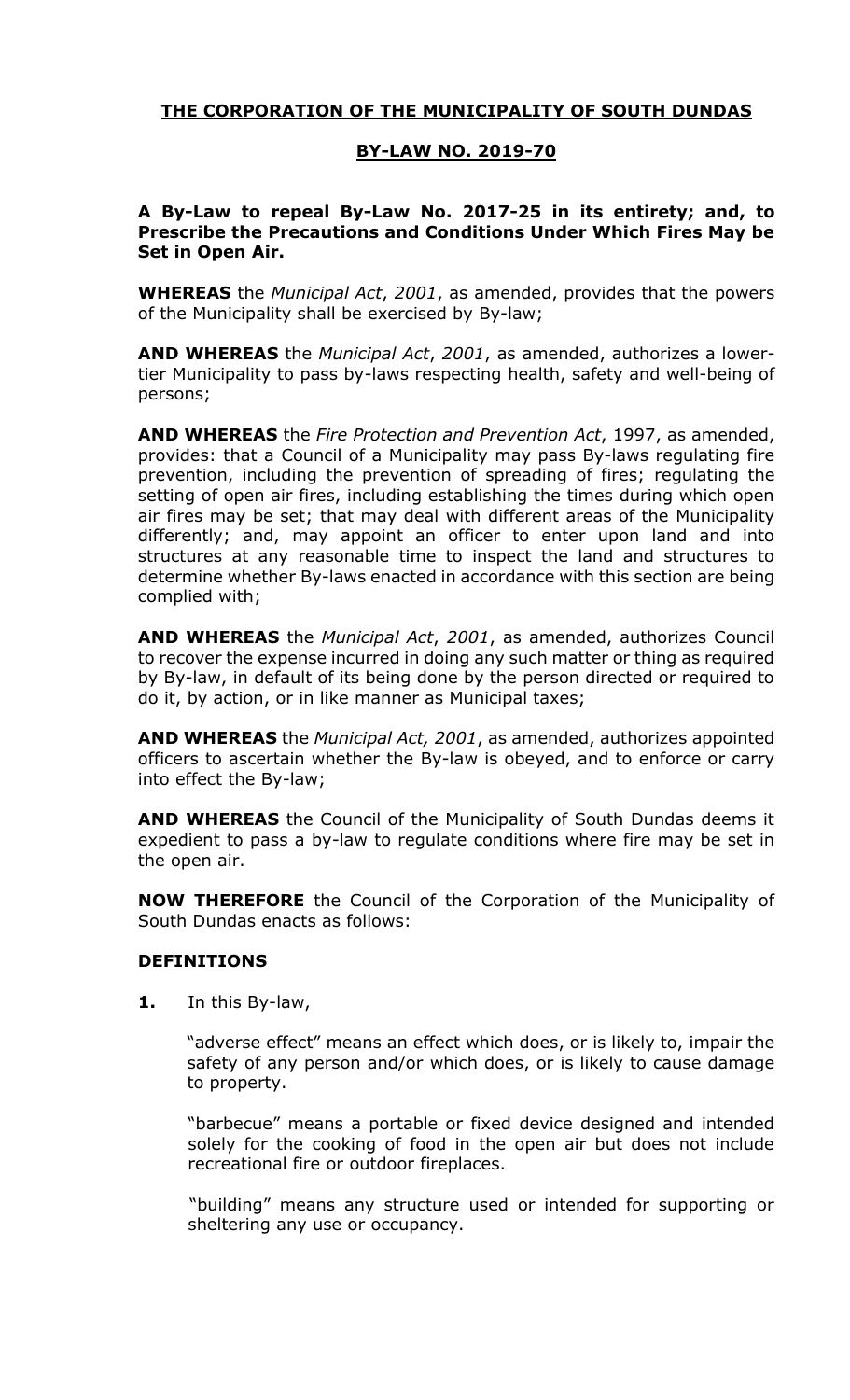## **DEFINITIONS (Cont'd)**

"By-law Officer" means a person appointed by the Municipality of South Dundas as a Municipal Law Enforcement Officer to enforce the provisions of the By-law.

"brush fire" means an open air fire where the material to be burned does not exceed 3 meters (9.84 feet) in height, width and length and where the open air fire is set and maintained solely for the purposes of burning wood, tree limbs, leaves and branches.

"burn drum fire" means an open air fire set and maintained in an open top steel barrel that does not exceed 1.5 meters (4.92 feet) in diameter and 1.22 meters (4 feet) in height and where the open air fire is set and maintained for the purposes of burning wood, tree limbs, branches, leaves and non-compostable material limited to paper and sisal twine.

"campground" means an area of land owned and operated by a person and or owner that contains campsites for the purpose of overnight accommodations for tents, trailers and motorhomes in exchange for monetary payment.

"dangerous condition" means any condition which causes an uncontrolled spread of a fire, increases the risk of the spread of a fire or is adverse to public safety.

"farming business" means a farming business as defined in the *Farming and Food Production Protection Act Registration and Farm Organizations Funding Act*, 1993, as amended.

"fire ban" means a period of time during which the Fire Chief declares a total ban on open air fires.

"Fire Chief" means the Director of Fire & Emergency Services of the Municipality or authorized designates and includes a By-Law Officer.

"FPPA" means the *Fire Protection and Prevention Act*, 1997, as amended, and the regulations enacted thereunder as amended from time to time, or any Act or Regulation enacted in substitution therefor.

"household waste" means combustible material such as plastics, polyethylene terephthalate, paints, oils, solvents, rubber, insulation, batteries, acids, polystyrenes (Styrofoam), pressure treated or painted lumber, tires, upholstered furniture, synthetic fabrics, diapers and hazardous waste as defined in the *Environmental Protection Act* and all other similar and like materials but shall not include untreated wood and wood fiber products such as non-laminated paper and cardboard and boxboard, brush, tree branches/limbs and leaves.

"highway" means a common and public highway, street, avenue, parkway, driveway, square, place, bridge, viaduct or trestle, any part of which is intended for or used by the general public for the passage of vehicles and includes the area between the lateral property lines thereof; and, except as otherwise provided, includes a portion of a highway.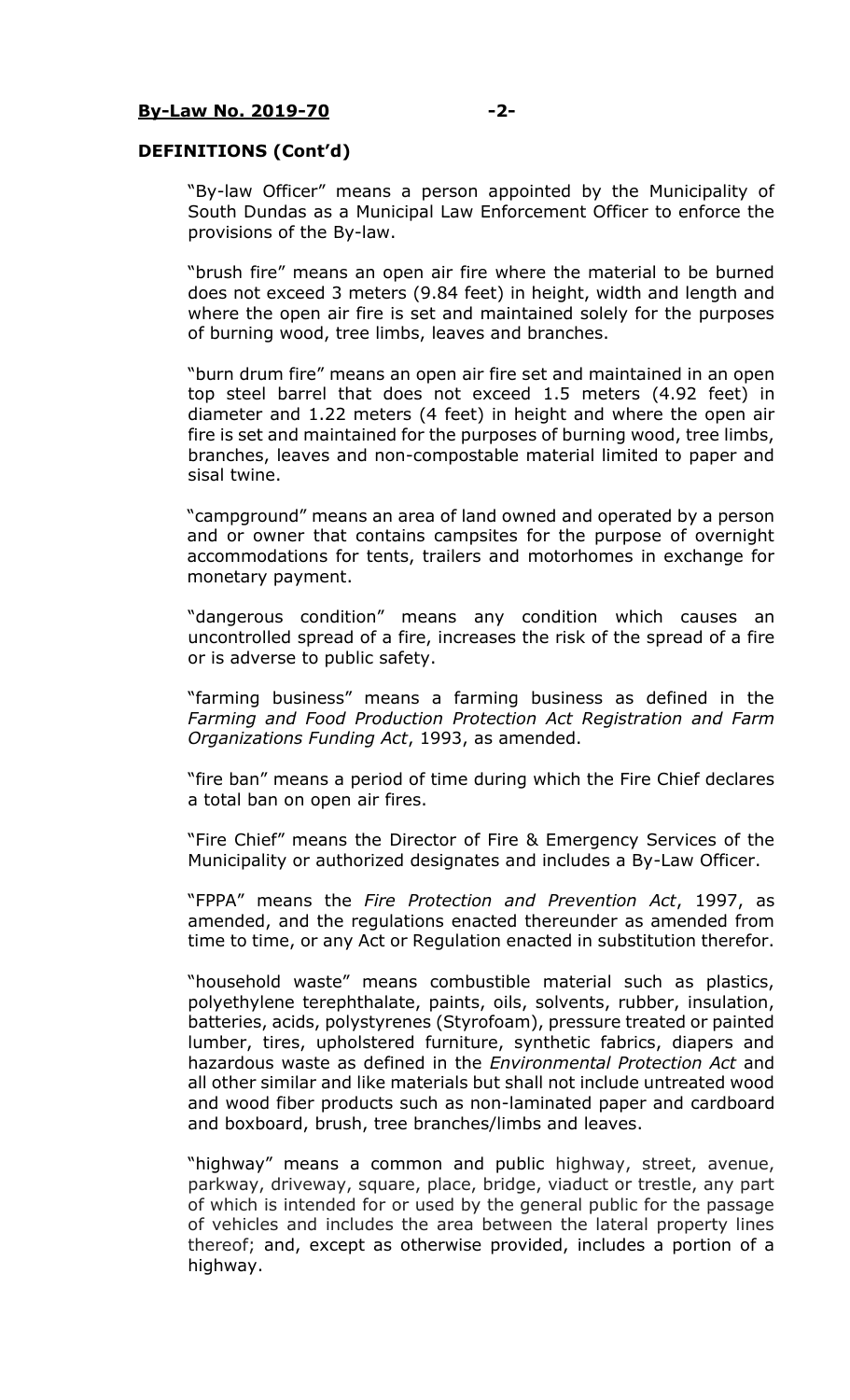#### **By-Law No. 2019-70 -3-**

#### **DEFINITIONS (Cont'd)**

"maintain" means to allow an open air fire to continue to burn and "maintained" and "maintaining" have a corresponding meaning.

"material" means likely to have an adverse impact which is important or significant to a reasonable person.

"material to be burned" means the total volume of the materials contained in the fire.

"Municipality/Corporation" means the Corporation of the Municipality of South Dundas or the geographic area of the Municipality of South Dundas as the context requires.

"normal farming practice" means a practice that:

- a) is conducted in a manner consistent with the proper and acceptable customs and standards as established and followed by similar agricultural operations under similar circumstances, or,
- b) makes use of innovative technology in a matter consistent with proper advanced farm management practices.

"nuisance" means smoke, smell and/or airborne sparks or embers, alone or in combination, that is likely to, or does, disturb others, that produces material annoyance, inconvenience, or discomfort to others, and/or that is likely to, or does, reduce visibility on highways in the vicinity of the open air burning.

"open air fire" means the burning of material such as untreated wood and wood fiber products where the flame is not wholly contained and includes recreational fire, brush fires, burn drums and outdoor fireplaces, but does not include barbecues.

"organic soil" means a soil composed primarily of decomposed or partly decomposed plant and animal materials. As such it contains more than 30% organic matter by dry weight. The total depth of the organic material must exceed 40 centimeters (16 inches) if the soil is moderately to well decomposed (mesic or humic), or 60 centimeters (24 inches) if the material is poorly decomposed (fabric).

"outdoor fireplace" means an open air fire where the burning of clean dry seasoned firewood solely for the purposes of cooking food, providing warmth and recreational enjoyment. The outdoor fireplace can be manufactured, non-combustible, enclosed container designed to hold a small fire for decorative purposes and the size of which does not exceed 1 meter (3.28 feet) in diameter and includes, but is not limited to a chiminea.

"owner" shall mean a person or persons who is in legal possession of a property and also includes a person for the time being who manages the property or receives rent for it, or who pays municipal taxes on the property, whether on his own account or as an agent or trustee of any other person, who would carry out the aforementioned duties if the property were let, and shall also include a lessee or occupant of the property who under the terms of the lease is required to repair and maintain the property.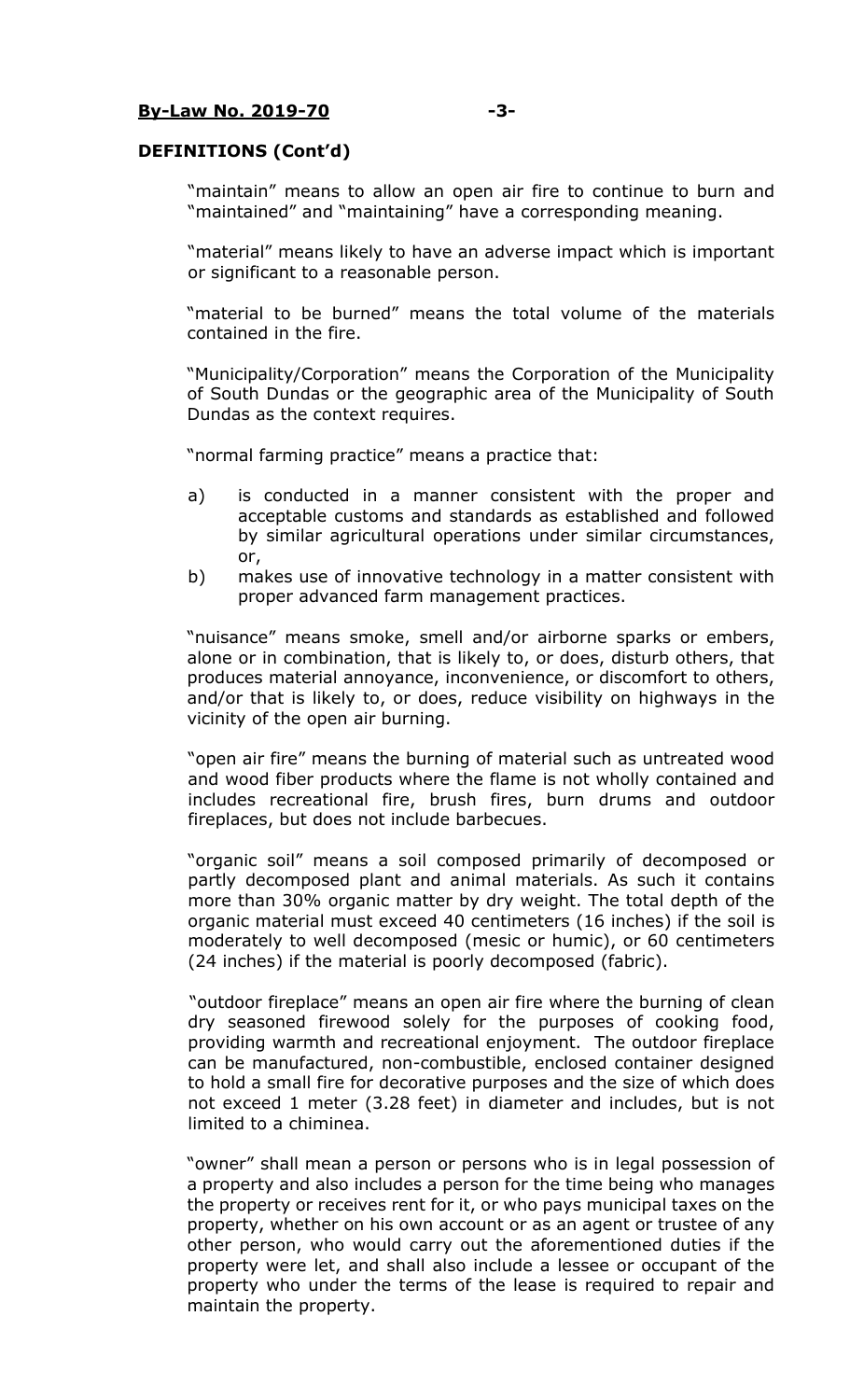## **DEFINITIONS (Cont'd)**

"recreational fire" means an open air fire where the burning of clean dry seasoned firewood solely for the purposes of cooking food, providing warmth and recreational enjoyment. Burning must be contained with-in a non-combustible container or fire pit that must not exceed 61 centimeters (24 inches). The material to be burned does not exceed 45 centimeters (18 inches) in diameter and 45 centimeters (18 inches) in height.

"reduce visibility" means any interference of any kind and for any length of time, with the ability of operators of motor vehicles to see people, objects, or other vehicles on a highway.

"person" means any individual, association, firm, partnership, corporation, agent or trustee and the heirs, executors, or other legal representatives of a person to whom the context can apply according to law.

"prohibited materials" includes household waste, rubber, or rubber products, plastic or plastic products, and waste petroleum products and any material or materials which are prohibited by the *Environmental Protection Act*, as amended.

"property" means a parcel of land located within the Municipality and described on the last revised assessment roll with a separate roll number.

"set" means to light an open air fire and "setting" has a corresponding meaning.

## **INTERPRETATION**

- **2.** (1) In this By-law, a word interpreted in the singular number has a corresponding meaning when used in the plural.
	- (2) This By-law includes the Schedules attached hereto and the Schedules are hereby declared to form part of this By-law.
	- (3) It is declared that if any Section, Subsection or part or parts thereof, be declared by any Court of Law to be bad, illegal, or ultra vires, such Section, Subsection or part or parts shall be deemed to be severable and all parts hereof are declared to be separate and independent and enacted as such.

#### **PROHIBITIONS**

- **3.** (1) No person, including the owner of a property, shall set, maintain or allow to continue burning an open air fire unless that person has obtained the necessary permit from the Municipality and any fire complies in all respects with any rules or limits included in such permit.
	- (2) Despite Subsection (1), no person shall set, maintain or allow to continue burning an open air fire other than a "recreational fire" or outdoor fireplace in any shaded area shown on Schedules "A" to "C".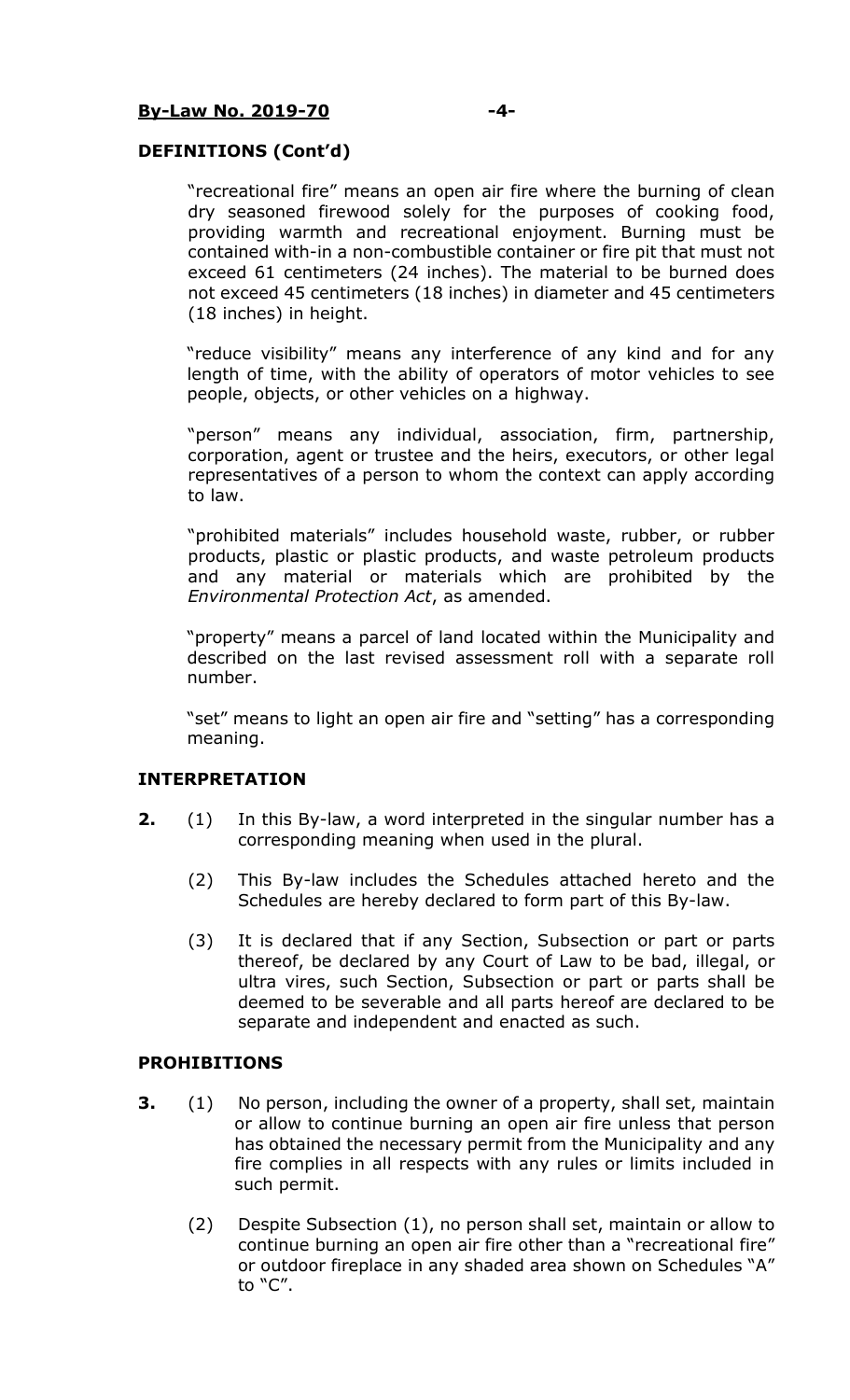## **PROHIBITIONS (Cont'd)**

- (3) No person shall set, maintain, or allow to continue burning an open air fire when a fire ban on open air fires has been issued by the Fire Chief.
- (4) No person shall set, maintain or allow to continue burning, an open air fire when the wind is in such a direction or intensity to cause any or all of the following:
	- a) the possible spread of the fire beyond the approved burn site;
	- b) reduced visibility on any highway;
	- c) excessive smoke; and/or,
	- d) a nuisance.

## **APPLICATION FOR AN OPEN AIR FIRE PERMIT**

- **4.** (1) Any person eighteen (18) years of age or older may apply for an open air fire permit prior to the proposed date of the first open air fire. The Permit Holder is responsible to ensure that the conditions outlined in this By-law are adhered to at all times. South Dundas and its employees or agents thereof, in issuing this application, do not assume any responsibility or liability for any hazardous condition(s) created by the applicant which result in damage to the person or property of any third person. South Dundas Fire & Emergency Services and employees or agents thereof shall have the final authority for issuing or denying this permit. Notwithstanding any matters included in a permit any fire must comply with all applicable municipal and provincial laws and regulations.
	- (2) Any application for a permit shall include:
		- a) the name, address and phone number of the applicant;
		- b) the owner's written consent to the open air fire, if the applicant is not the owner of the property;
		- c) the municipal address of the location of the proposed open air fire if it differs from the address of the applicant. A farming business may offer multiple locations to reflect their agricultural property but need to specify a cross road nearby or another civic number nearby;
		- d) the applicable open air fire permit fee, if applicable;
		- e) an indemnification in writing or electronically in accordance with the terms of Section 11; and,
		- f) such other information as may be required by the Fire Chief.
	- (3) Subject to Subsections (1) and (2), a person who operates a farming business may apply for an agricultural open air fire permit that includes permission to set and maintain a brush fire and burn drum fire.
	- (4) An open air fire permit will not be issued if:
		- a) the application is incomplete;
		- b) there are reasonable grounds to believe that the open air fire may cause adverse effects; or,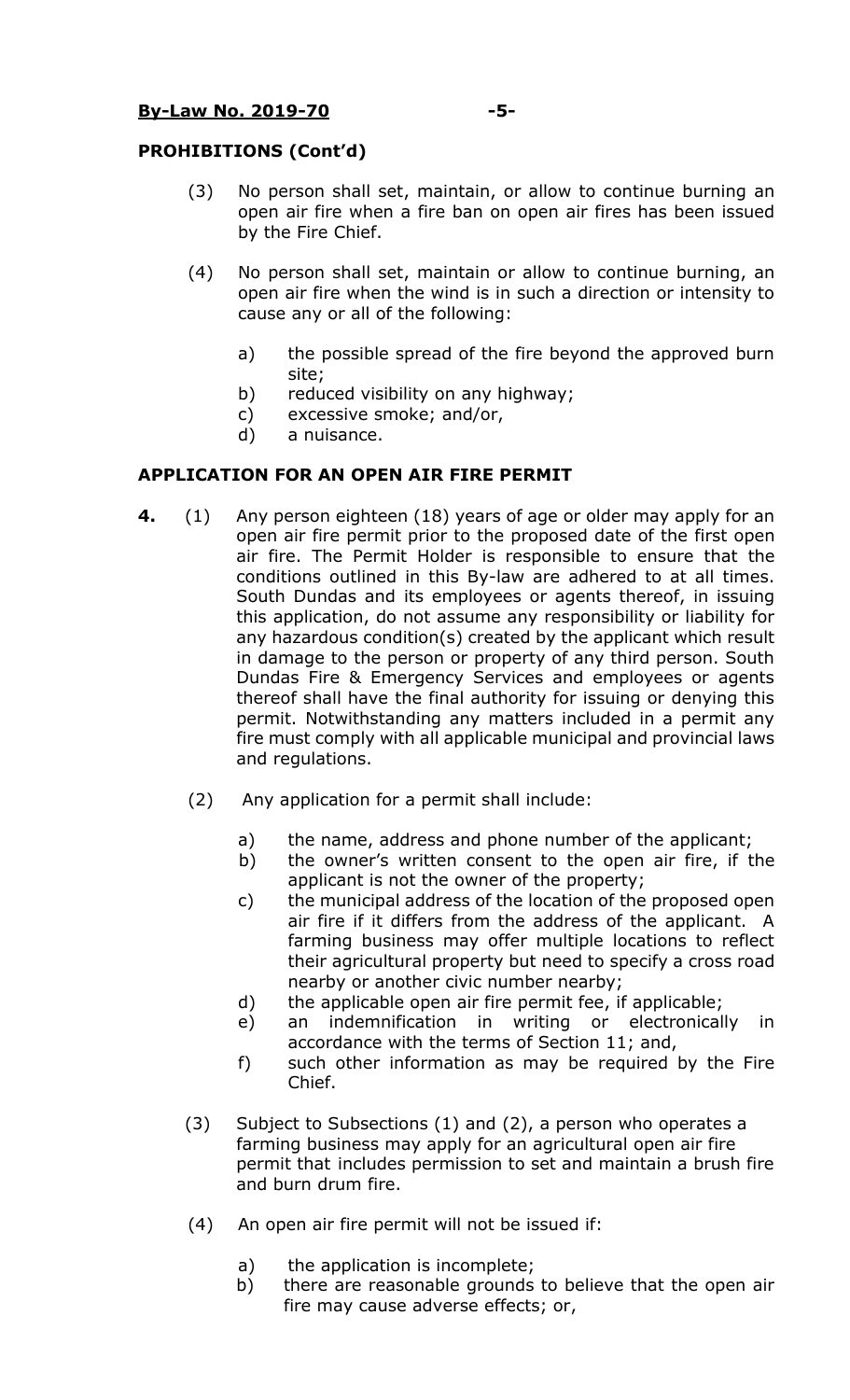## **APPLICATION FOR AN OPEN AIR FIRE PERMIT (Cont'd)**

- c) there are reasonable grounds to believe that the open air fire will result in a breach of this By-law, the FPPA, or any other Provincial or Federal Statute.
- (5) An agricultural open air fire permit is required for each property that requires burning.

## **CONDITIONS FOR APPLICATION PERMIT ISSUANCE**

- **5.** (1) No permit holder shall undertake to set or maintain any open air fire except in accordance with the conditions of the permit.
	- (2) The permit holder shall comply at all times with the FPPA, and with all other applicable Municipal By-laws and Provincial and Federal laws.
	- (3) A permit issued under this Section is valid on the date of issue and for the balance of the calendar year in which the permit is issued.
	- (4) An Agricultural Fire permit is required, with an activation number each time a resident wants to burn. A permit can be activated for up to seven consecutive days by calling the Municipal Office on the business day prior to the setting of a fire between the hours of 8:30 a.m. and 4:30 p.m. Monday to Friday except holidays, and providing the permit holder's name, address, permit number, and the times and dates of intention to burn.
		- 4.1 Residents cannot activate burning permits by leaving messages on the telephone answering machine. They must speak to a Staff member personally and must receive an activation number prior to any fire being set.
	- (5) No holder of a permit issued under this By-law shall set or maintain an open air fire unless the permit holder:
		- a) is a person eighteen (18) years of age or older that maintains constant watch and control over the open air fire at all times from the time of the setting of the fire until the fire is totally extinguished;
		- b) produces his or her permit upon being so directed by the Fire Chief;
		- c) immediately extinguishes the fire upon being so ordered by the Fire Chief;
		- d) complies at all times with the requirements of Section 5 and, where applicable, Sections 6, 7, 8 or 9; and,
		- e) has equipment capable of controlling the fire such as rakes, shovels, or water immediately available for use at the site of the open air fire.
	- (6) Recreational Fires and Outdoor Fireplace require a permit available on the Municipal Website or by phoning the Municipal Office.
	- (7) The Fire Chief may attach such additional conditions to a permit as deemed necessary to ensure public safety.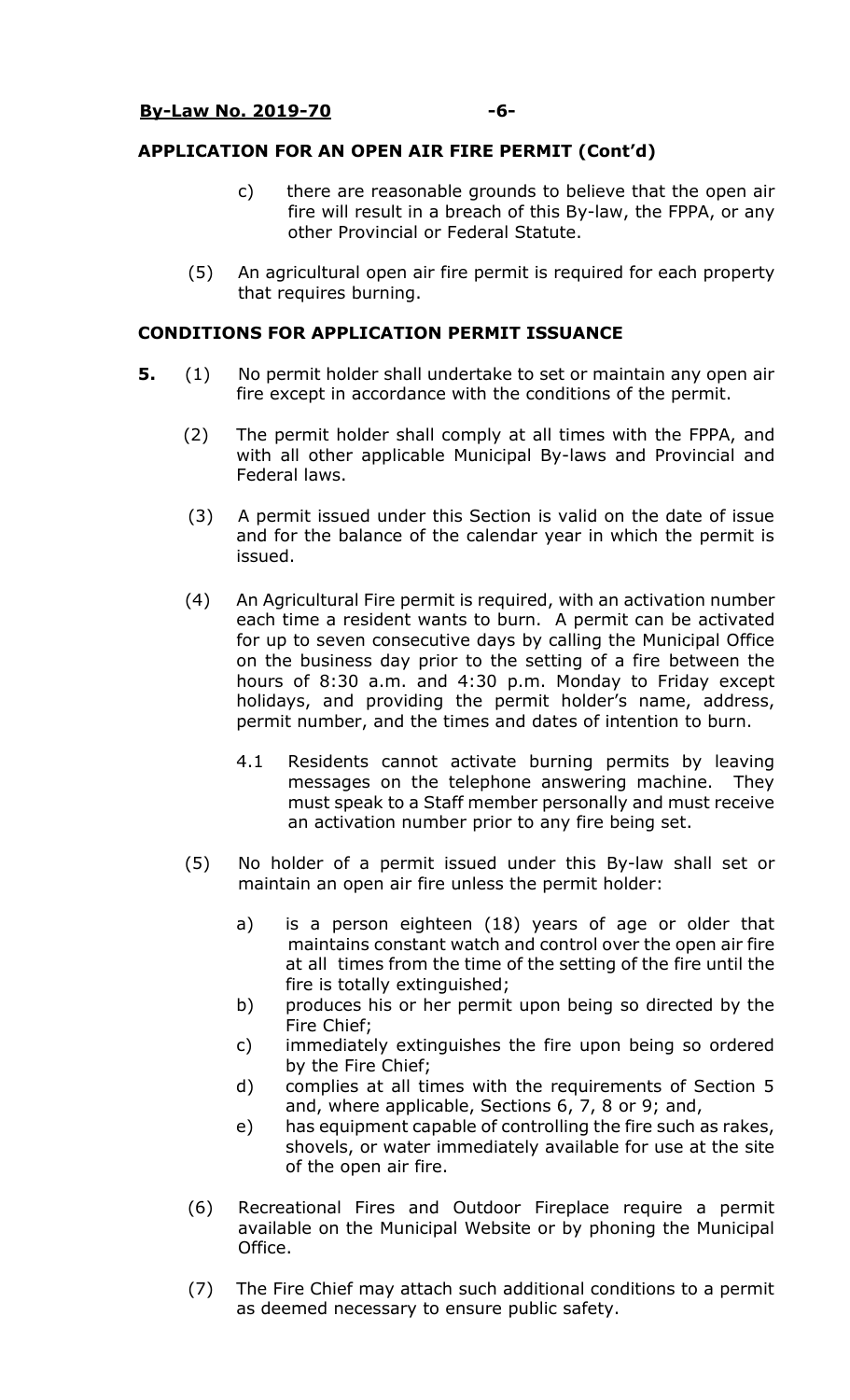## **CONDITIONS FOR APPLICATION PERMIT ISSUANCE (Cont'd)**

(8) A permit for an open air fire is not transferable to another person or to a new location.

## **GENERAL REQUIREMENTS FOR OPEN AIR FIRES**

## **BRUSH FIRES AND BURN DRUM FIRES** - **Open Air Fire Permit**

- **6.** (1) Where the material to be burned in an open air fire is 3 meters (9.84 feet) or less in length, width and height or is in a burn drum, no permit holder shall set or maintain a brush fire or burn drum fire:
	- a) at a distance of less than 25 meters (82.02 feet) from any building, hedge, fence, overhead wiring, highway, or other combustible material;
	- b) where the size of the open air fire will exceed the limits set by this By-law or in any permit;
	- c) that is set or maintained with the aid of flammable or combustible liquids of any kind;
	- d) that uses fuel other than untreated wood and wood fiber products such as non-laminated paper and cardboard and boxboard, brush, tree branches/limbs, leaves, paper, and sisal twine;
	- e) that uses prohibited materials, which includes household waste, rubber or rubber products, plastic or plastic products, and waste petroleum products and any material or materials which are prohibited by the *Environmental Protection Act*, as amended;
	- f) before sunrise and after sunset on any day; or,
	- g) that contravenes any additional conditions specified on the permit.

## **AGRICULTURAL AND LAND CLEARING**

- **7.** Notwithstanding anything else contained herein, in any area zoned "Agricultural" the Fire Chief may grant a permit to set a fire if it is considered to be a normal farming practice. The Fire Chief may issue an application for burning in the open air of cut and piled brush, slash, grass and other organic agricultural materials resulting from the clearing of land and for the destruction of agricultural waste materials originating on that property, provided that:
	- (1) every person who starts a fire under the provisions of this subsection shall cause a watch to be kept on such fire until it is completely extinguished and shall provide sufficient personnel, appliances, and equipment to prevent the fire from becoming dangerous to life or property;
	- (2) such burning shall not be carried out within 75 meters (250 feet) from any buildings, structures, standing timber or any other flammable or combustible material;
	- (3) burning shall not be carried out within 30 meters (100 feet) of the owner's property line;
	- (4) no pile of burning material shall exceed 5 meters (16 feet) in diameter or 5 meters (16 feet) in height;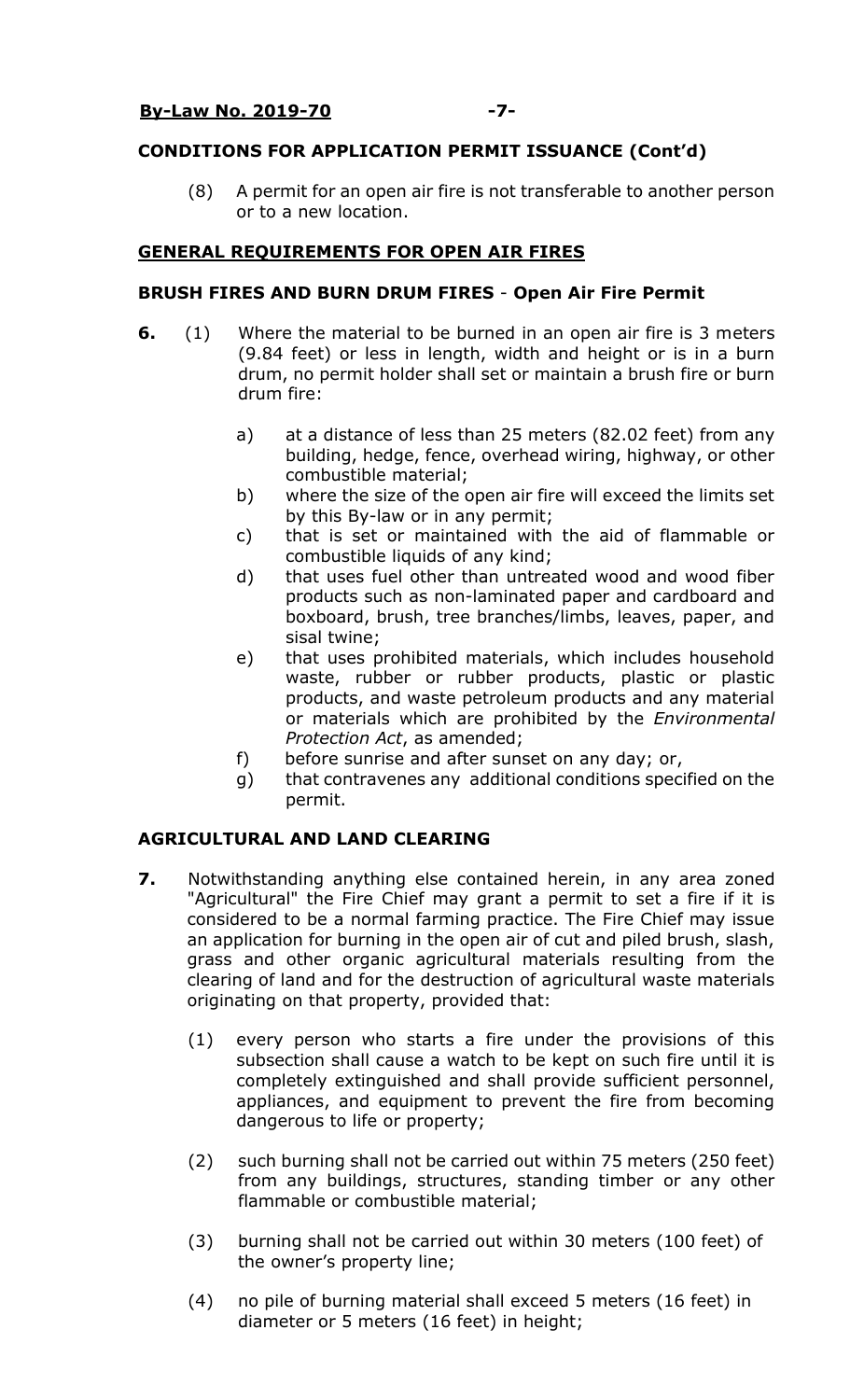## **AGRICULTURAL AND LAND CLEARING (Cont'd)**

- (5) the minimum distance between burn piles shall be not less than 9 meters (28 feet);
- (6) windrows are not permitted for burning purposes;
- (7) no substance which produces heavy black smoke when burned, such as rubber tires or petroleum products, shall be burned in connection with such burning;
- (8) no such burning shall be carried out where, due to climatic conditions or other hazards, including organic soil, it would be unsafe to do so; and,
- (9) a fire shall not be started within 200 meters (650 feet) adjacent of any residence not owned by the applicant, and not withstanding Section 7(2) unless advance written permission is obtained from the owner of such residence.

## **RECREATIONAL AND OUTDOOR FIREPLACES**

- **8.** (1) A permit is required for a recreational or outdoor fireplace or any such fire shall be set and maintained in accordance with the following:
	- a) the material burned in the fire consists only as defined in "Recreational Fires".
	- b) any fire shall be completely surrounded on all sides and underneath by non-combustible material.
	- c) only use seasoned dry firewood and does not include Household Waste as defined.
	- d) unless the recreational fire or outdoor fireplace is located a distance of not less than 3.66 meters (12 feet) from any building, hedge, fence, overhead wiring or other combustible material or 5 meters (16.4 feet) of a highway or sidewalk.
	- e) a copy of the printed permit is available and on site when the recreational or outdoor fireplace has been set.
	- f) shall only conduct a recreational or outdoor fireplace between 5:00pm and midnight;
	- g) has equipment capable of controlling the fire such as rakes, shovels, or water immediately available for use at the site of the open air fire.
	- h) shall not be set when a Municipal fire ban is in place.
	- (2) Only recreational fires or outdoor fireplaces will be allowed in the areas defined in Schedules "A to C".
	- (3) A campground owner is responsible for:
		- a) any and all violations of this By-law which occur on property owned by the campground owner and is liable for recovery of any fees for response to or extinguishment of any open air burn or any fires caused by an open air burn.
		- b) All recreational fires within the campground must meet all requirements contained in Section 8 Recreational Fires and Outdoor Fireplaces" with the exception of Section 8 (1) .f) of this By-law and the provisions of any applicable Provincial law or regulation.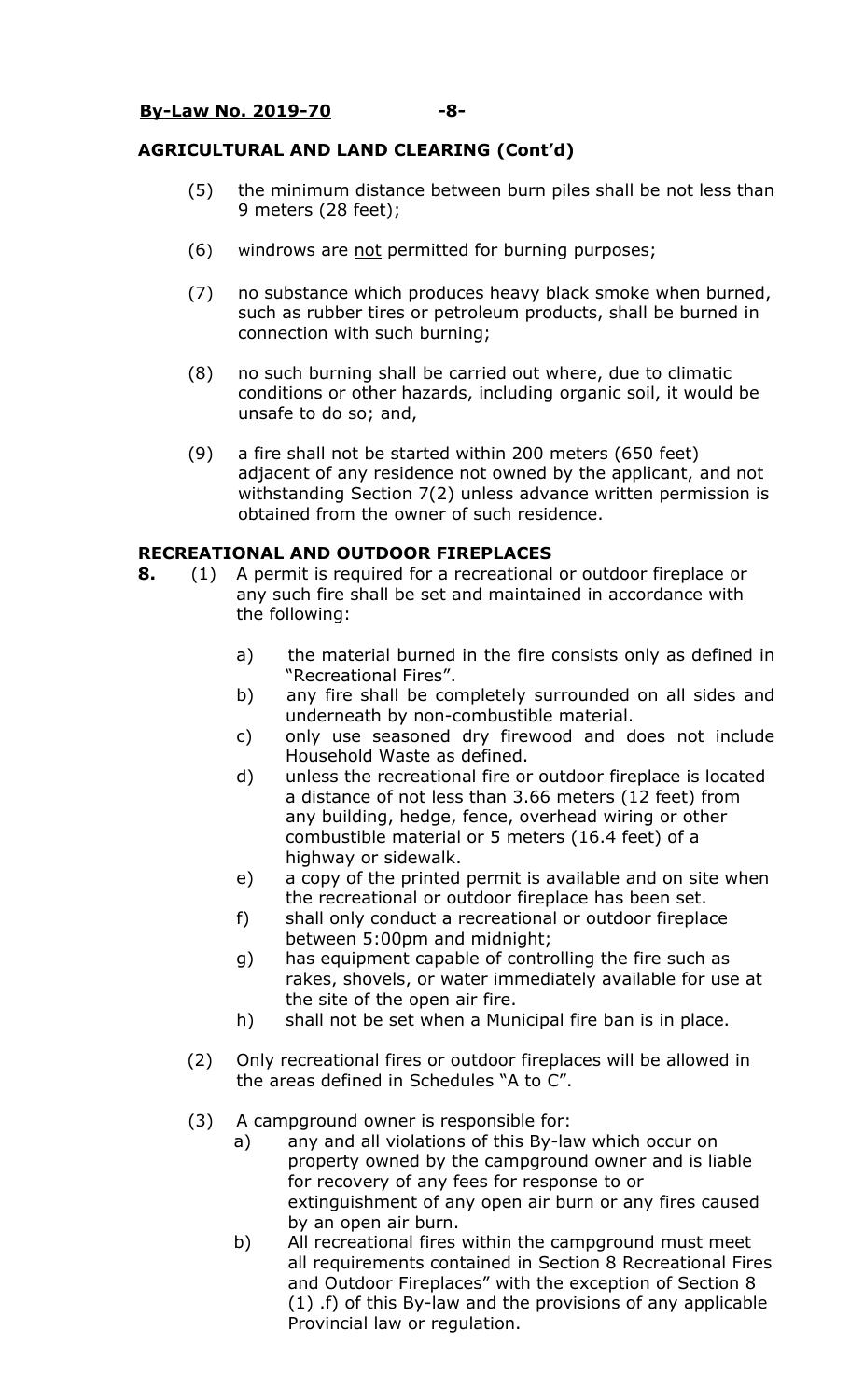## **DELEGATION OF AUTHORITY - UPDATING MAP(S) (SCHEDULES)**

- **9.** (1) Amendments may be suggested by the Fire Chief to Council to the Schedules to this By-law to amend the boundaries of areas in which open air fires may be set or maintained provided that the amendment is a result of a change in one (1) or more of the following factors:
	- a) population density;
	- b) building density; and/or,
	- c) risk management issues, including but not limited to incidence of false alarms and proximity to forested areas.

## **INDEMNIFICATION**

**10.** The owner shall indemnify and save harmless the Municipality from any and all claims, demands, causes of action, losses, costs or damages that the Municipality may suffer, incur or be liable for resulting from the open air fires whether with or without negligence on the part of the applicant, the applicant's employees, directors, contractors and agents.

## **REVOCATION**

- 11. (1) Permits issued to a permit holder under this By-law may be revoked immediately by the Fire Chief if, in the opinion of the Fire Chief, an adverse effect exists in or near the site of the open air fire. Revocation shall be effective upon the Fire Chief providing verbal notice to the permit holder or his or her agent.
	- (2) Permits issued to a permit holder under this By-law may be revoked by the Fire Chief if the permit holder fails to comply with the requirements of the permit or permits and any other provisions of this By-law. Revocation shall be effective upon the Fire Chief providing verbal notice to the permit holder or his or her agent.

## **EXEMPTIONS**

- **12.** (1) Any person serving as part of the South Dundas Fire & Emergency Services, or as their agent or employee shall be exempt from the provisions of this By-law with respect to open air fires provided any fire is set for the purposes of training, educating individuals in fire safety, or for research purposes.
	- (2) Professional fire prevention and suppression trainers shall be exempt from the provisions of this By-law with respect to open air fires set for the purposes of fire safety training.

## **OFFENCES AND PENALTIES**

- **13.** (1) Every person who contravenes any of the provisions of this Bylaw is guilty of an offence.
	- (2) Every person who is convicted of an offence under this By-law is liable to a fine as provided for in the *Provincial Offences Act*.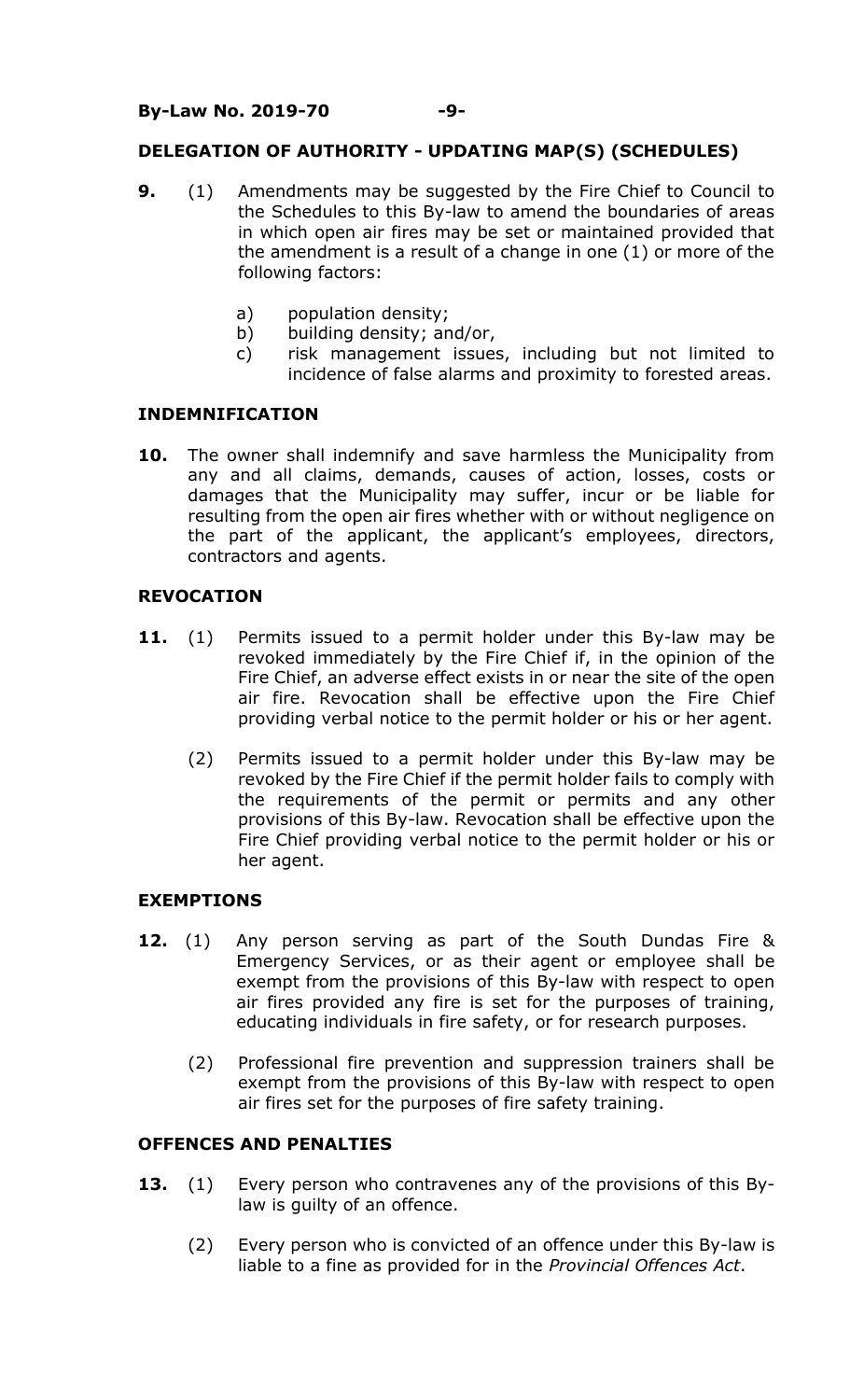## **By-Law No. 2019-70 -10- OFFENCES AND PENALTIES (Cont'd)**

- (3) Where a person has been convicted of an offence under this Bylaw:
	- a) the Ontario Court of Justice, or
	- b) any court of competent jurisdiction thereafter may, in addition to any other penalty imposed on the person convicted, issue an order prohibiting the continuation or repetition of the offence or the doing of any act or thing by the person convicted directed towards the continuation or repetition of the offence.
- **14.** Every person who sets a fire in contravention of this By-law or who fails to extinguish a fire once ordered to do so by the Fire Chief shall, in addition to any penalty provided for herein, be liable to the Municipality for all expenses incurred for the purpose of investigating, controlling and extinguishing any fire set or left to burn as per Schedule "D". Any costs chargeable to any person pursuant to this section shall be invoiced to the person and paid to the Municipality within sixty (60) days of the date of such invoice, failing which the costs may be deemed to be municipal taxes and added by the Treasurer of the Municipality to the Collector's Roll and collected in the same manner and with the same priority as municipal taxes.

# **REPEAL**

**15.** That By-law No. 2017-25 be repealed in its entirety.

# **SHORT TITLE**

**16.** This By-law may be referred to as the "Open Air Fire By-Law".

# **EFFECTIVE DATE**

**17.** This By-law shall come into force on the date of passing.

**READ** and passed in open Council, signed, and sealed this 13<sup>th</sup> day of August, 2019.

Original signed by Mayor, Steven Byvelds

**\_\_\_\_\_\_\_\_\_\_\_\_\_\_\_\_\_\_\_\_\_\_\_\_**

**\_\_\_\_\_\_\_\_\_\_\_\_\_\_\_\_\_\_\_\_\_\_\_\_**

# **MAYOR**

Original signed by Clerk, Brenda Brunt

 **CLERK**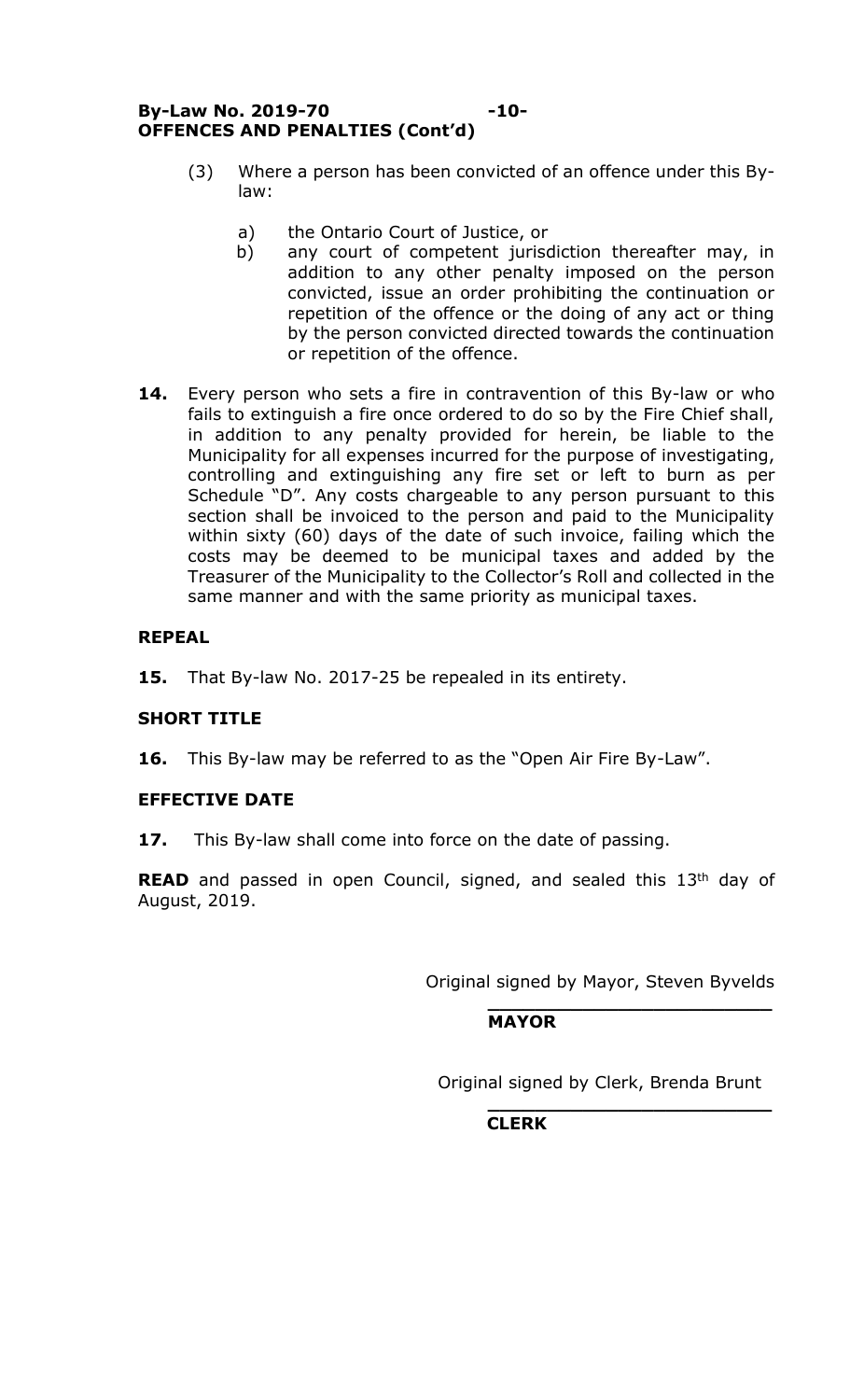# **Schedule "A" To By-law 2019-70**

## **Open Air Fire permitted**

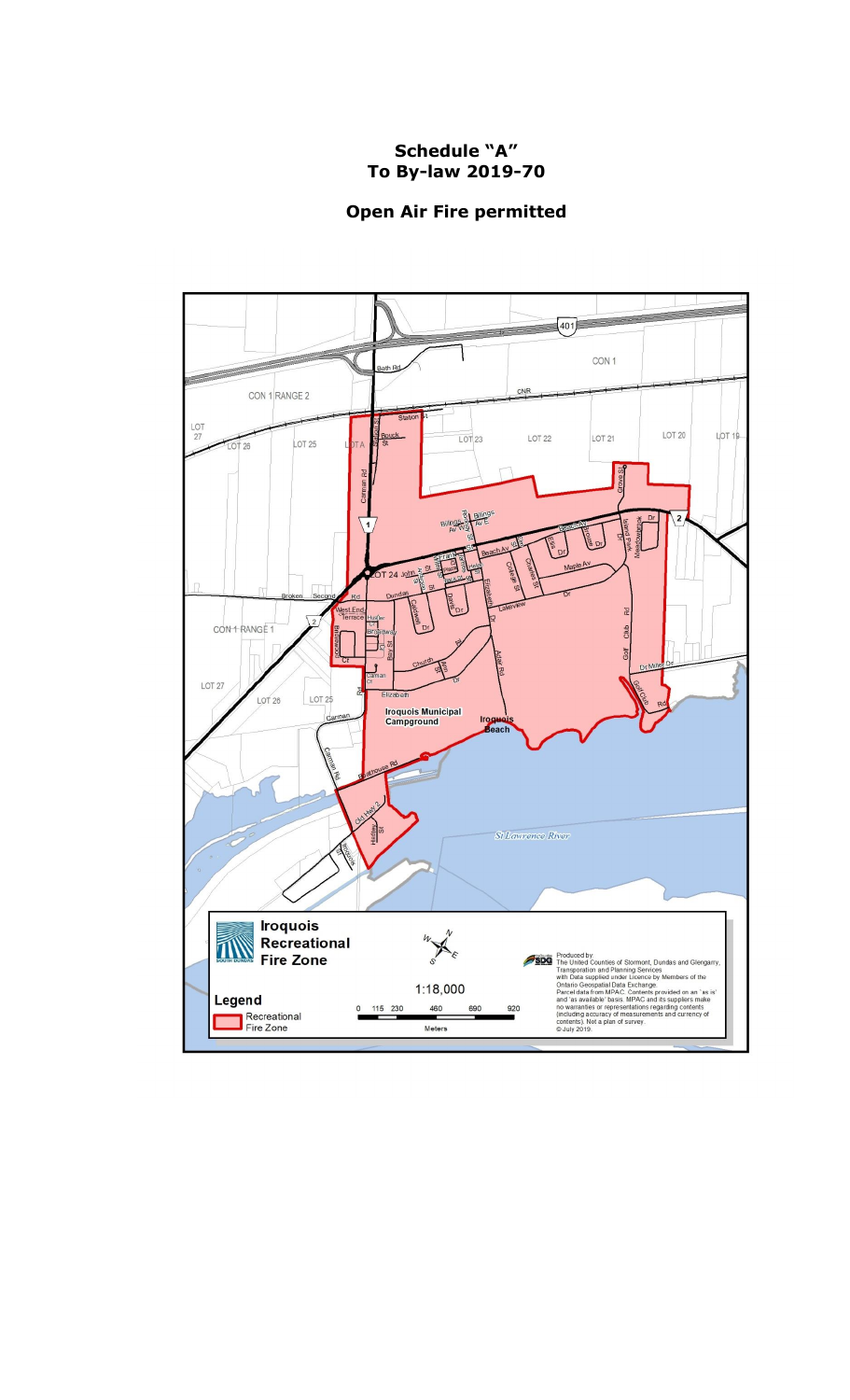# **Schedule "B" To By-law 2019-70**

# **Open Air Fire permitted**

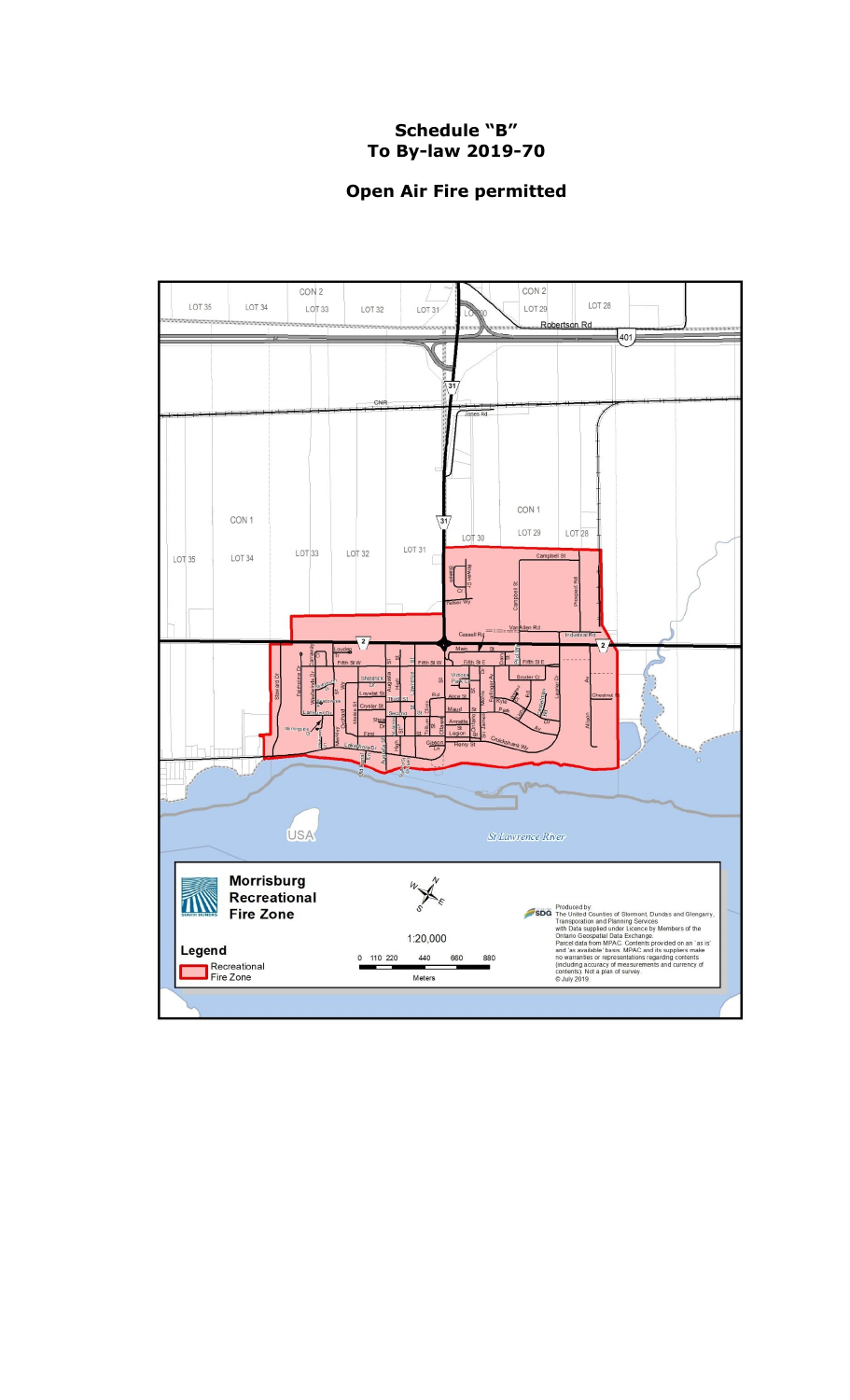# **Schedule "C" To By-law 2019-70**

# **Open Air Fire permitted**